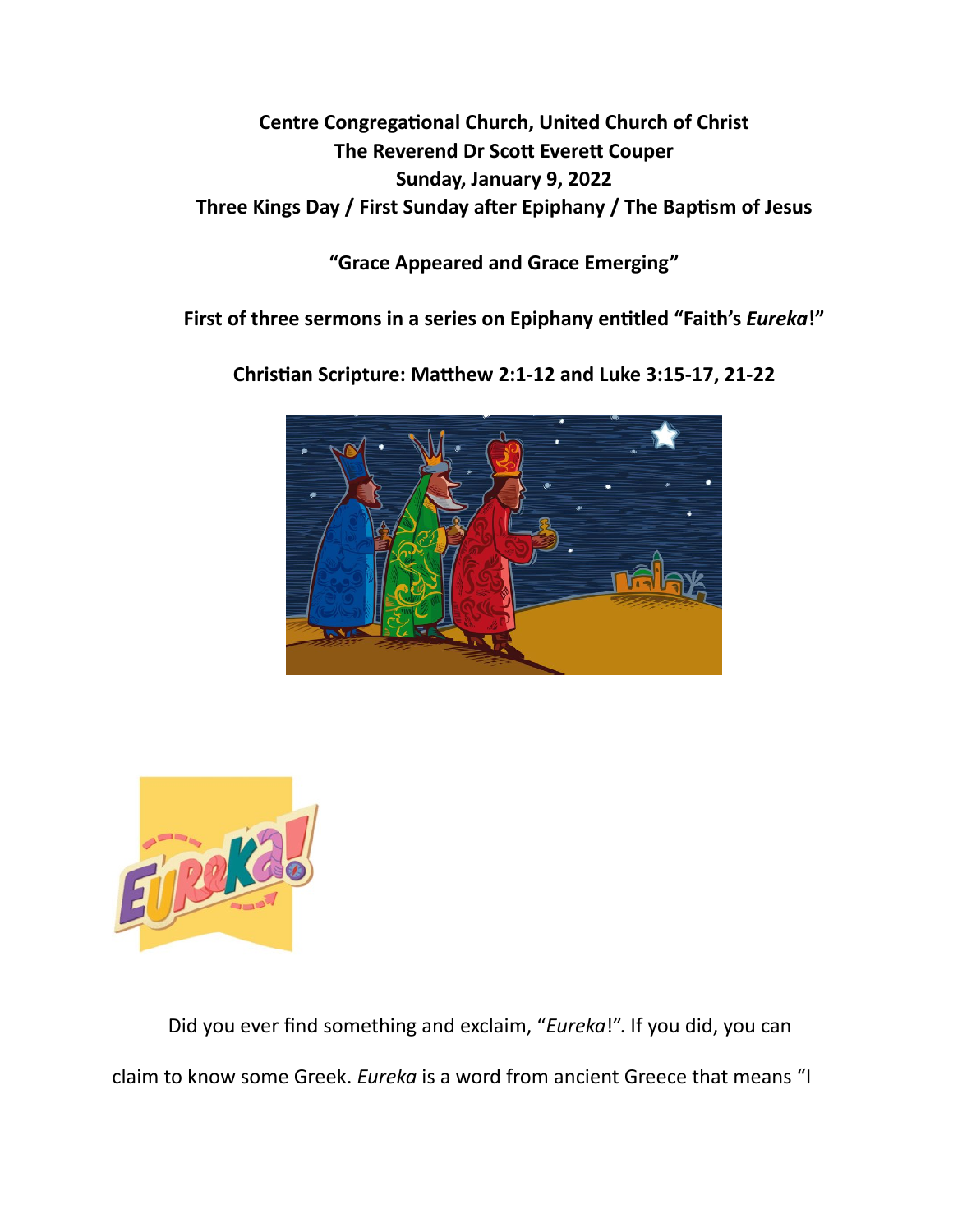<span id="page-1-1"></span>have found it!" Specifically, it is the first person singular perfect indicative active of the verb 'I find'.[1](#page-1-0)



The exclamation is attributed to Archimedes who when in the bath discovered a mathematical principle attributed to volume and was so excited he jumped-out, forgot to dress, and ran nude down the street shouting 'Eureka'!

 In order to 'find' something material, one needs to be able to 'see' something physical. When it comes to faith, we are speaking about something spiritual. So, to 'find' something spiritually we need to 'understand' something, and we need to 'perceive' it. And truth be told, some people just do not see spiritual truths. And often no matter how many times we explain it, they still do not perceive it.

The apostle Paul wrote, "Now faith is the substance of things hoped for, the evidence of things not seen" (Hebrews 11:1). So, many people do not see that which people with faith see. I am reading a book now about Dietrich Bonhoeffer, the famous Lutheran minister executed by the Nazis. Bonhoeffer perceived the

<span id="page-1-0"></span> $1$  "Eureka", Wikipedia, found at: https://en.wikipedia.org/wiki/Eureka (word), accessed January 8, 2021.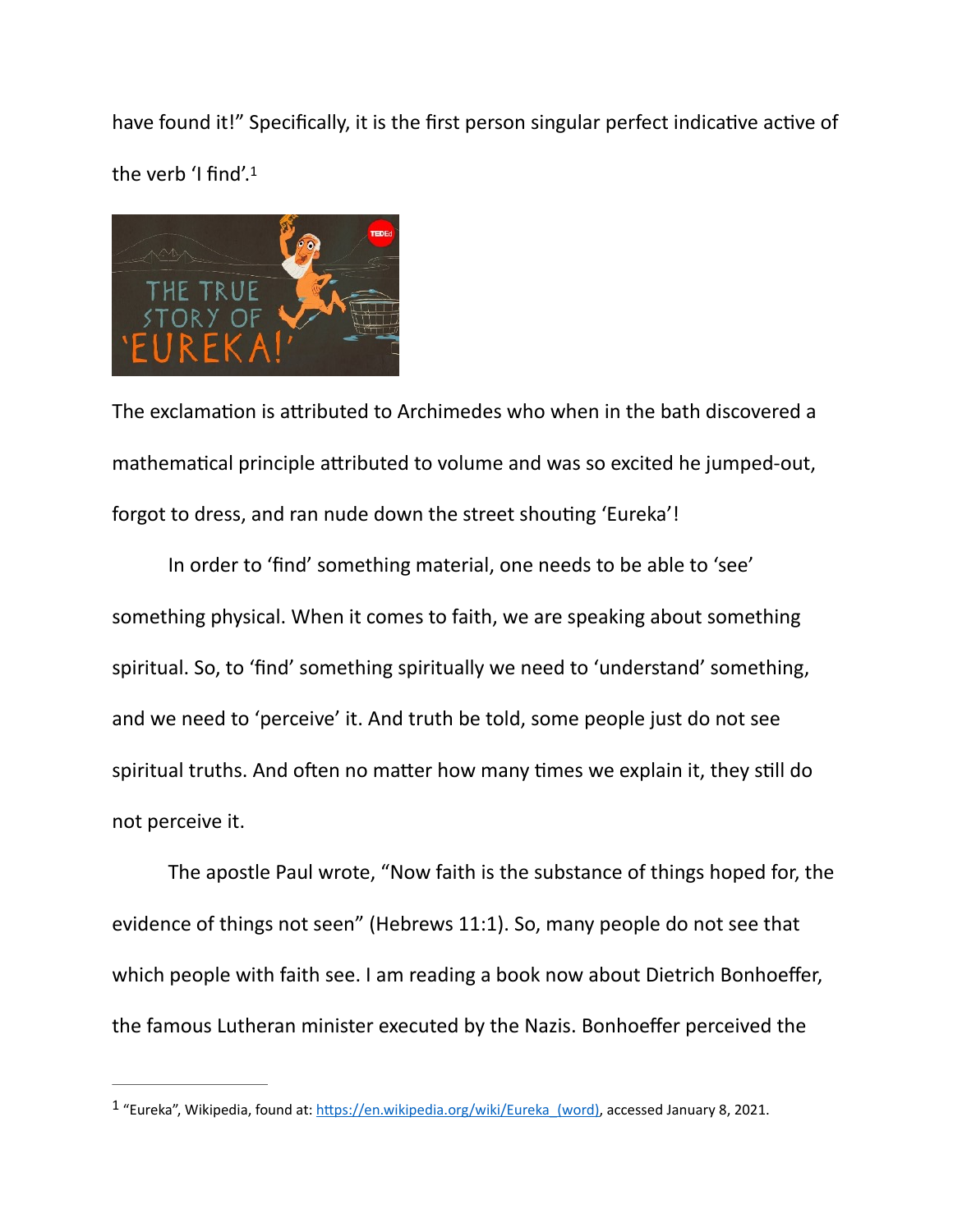profound evil of the egomaniacal Hitler far sooner than most of his allies, sooner than most of even his closest associates in the Confessing Church. He "knew that one could see some things only with the eyes of faith, but they were no less real and true than the things one saw with one's physical eyes. But the eyes of faith have a moral component"[.2](#page-2-0)

<span id="page-2-2"></span>

In contemporary times, Bonhoeffer's theology is expressed by the exasperation "I don't know how to explain to you that you should care about other people" (*misattributed* to Dr. Anthony Fauci).<sup>[3](#page-2-1)</sup>

<span id="page-2-3"></span>Numerous times, Jesus frustratingly commented that often some could not see and some could not hear no matter how clear he was.

<span id="page-2-0"></span><sup>&</sup>lt;sup>[2](#page-2-2)</sup> Eric Metaxas, *Bonhoeffer Pastor, Martyr, Prophet, Spy: A Righteous Gentile vs. the Third Reich* (Nashville, TN: Thomas Nelson, 2010), 278.

<span id="page-2-1"></span><sup>&</sup>lt;sup>[3](#page-2-3)</sup> Kayla Chadwick, "I Don't Know How to Explain to You That You Should Care about Others," *Huffington Post*, June 26, 2017. Found at: https://www.huffpost.com/entry/i-dont-know-how-to-explain-to-you-that-you[should\\_b\\_59519811e4b0f078efd98440,](https://www.huffpost.com/entry/i-dont-know-how-to-explain-to-you-that-you-should_b_59519811e4b0f078efd98440) accessed January 9, 2022.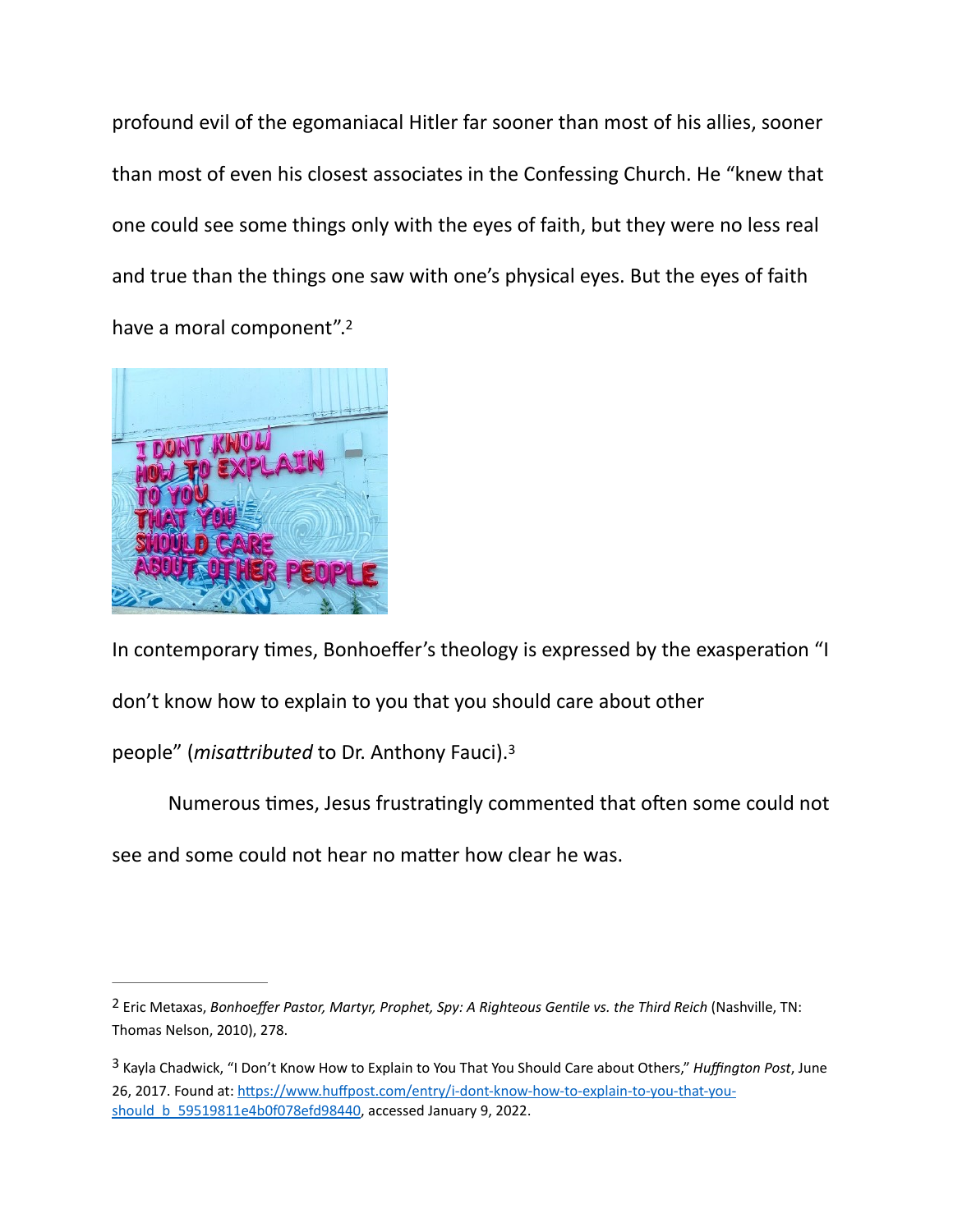## Matthew 13:16-18

But blessed are your eyes. or they see: and your ears, for they hear. " For verily I<br>say unto you, That many rophets and righteous men have desired to see those hingswhich ye see, and have not seen *them*; and to<br>hear *those things* which ye<br>hear, and have not heard<br>*them.* <sup>18</sup> Hear ye therefore the parable of the sower.



Jesus said many variations of what we read in Matthew: "But blessed are your eyes, for they see: and your ears, for they hear. For truly I say to you, that many prophets and righteous men have desired to see those things which you see, and have not seen them, and to hear those things which you hear, and have not heard them" (Matthew 13:16-18). On many other occasions, after arguing or telling a parable Jesus would drop the mic by saying 'And those who have eyes see and those who don't can't'.

 During the next three weeks, we will celebrate the season of Epiphany and pray for faith and thus the ability to see spiritual truths that others do not. For most of my life, I have wondered how do people acquire faith? Our tradition asserts that it is God who gives us faith. While I think that is in large part true, I believe we also have a role to play in having faith.

Scott's Theory on What Is Needed to Have Faith

One, desire. If you don't desire it - you can forget it.

Three, to empty oneself of oneself in order to have a capacity to absorb it.

Two, time and context conducive to receive it.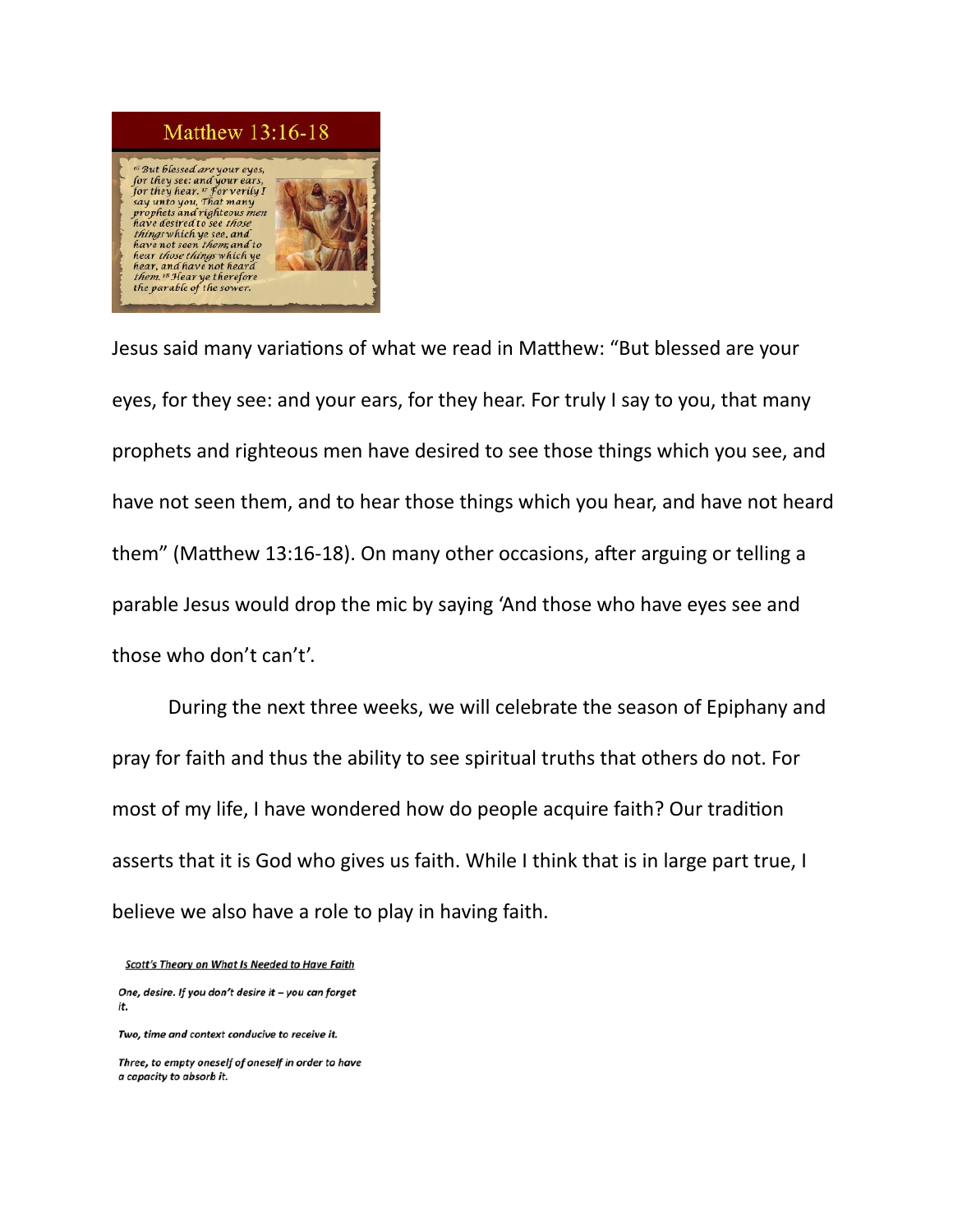I believe that we must, one, desire faith. Two, I believe, two, that we must create the time and the context conducive to receive faith. And last but not least, we must empty ourselves of ourselves enough to create the capacity to absorb that faith. Truth be told, I have a desire. But, that's about it. My mind and life are so rushed that, I admit, I do not take near enough time nor am I enough in a setting conducive to receive faith. And, I am too absorbed with myself to be where I want to be. If you are with me, let us move forward together. If you are ahead me, I ask you to help me.



 In the first scripture reading this morning we hear of the Three Wise Men who though they were not Jews, they were Gentiles, they nonetheless had faith. First, they had the *desire* to find. Hence, their journey. Second, they followed a star that led them to a place whereby they could *worship*. And finally, they acted selflessly by offering gifts for the Christ child. I prefer an alternative version of the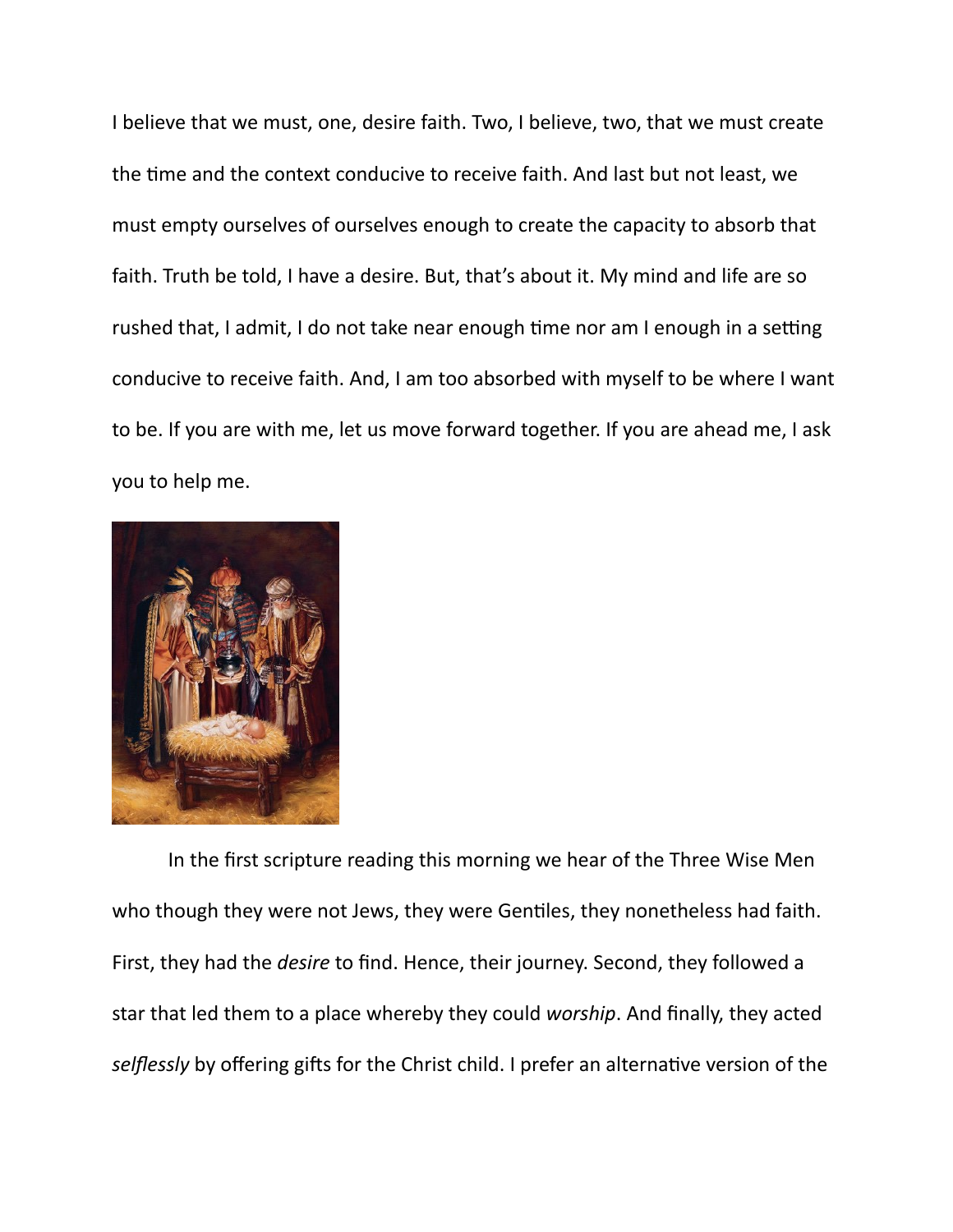same story whereby 'The Three Wiser Women' brought baby wipes, a bottle of red wine, and a delightful macaroni and cheese casserole  $-$  all of which were infinitely more useful than gold, frankincense, and myrrh! Matthew contrasts The Three Wise Men who should not have had eyes to see or ears to hear with Herod, who as the king of the Jews should have had eyes to see and eyes to hear - yet apparently did not. The Wise Men were receptive to an epiphany, a divine manifestation in the form of Jesus. Grace Appeared, and they, if they were to speak Greek, would have exclaimed, 'Eureka - "We found it!"



Our second scripture reading recounting Jesus' baptism moves the story from 'Grace Appeared' to 'Grace Emerging' as the Godhead through the Holy Spirit announced Jesus' divine favor and authority. John the Baptist spoke openly of those who hear and see and those who do not. As with Mary's Magnificat, the message holds both promise and doom. John's message held promise for those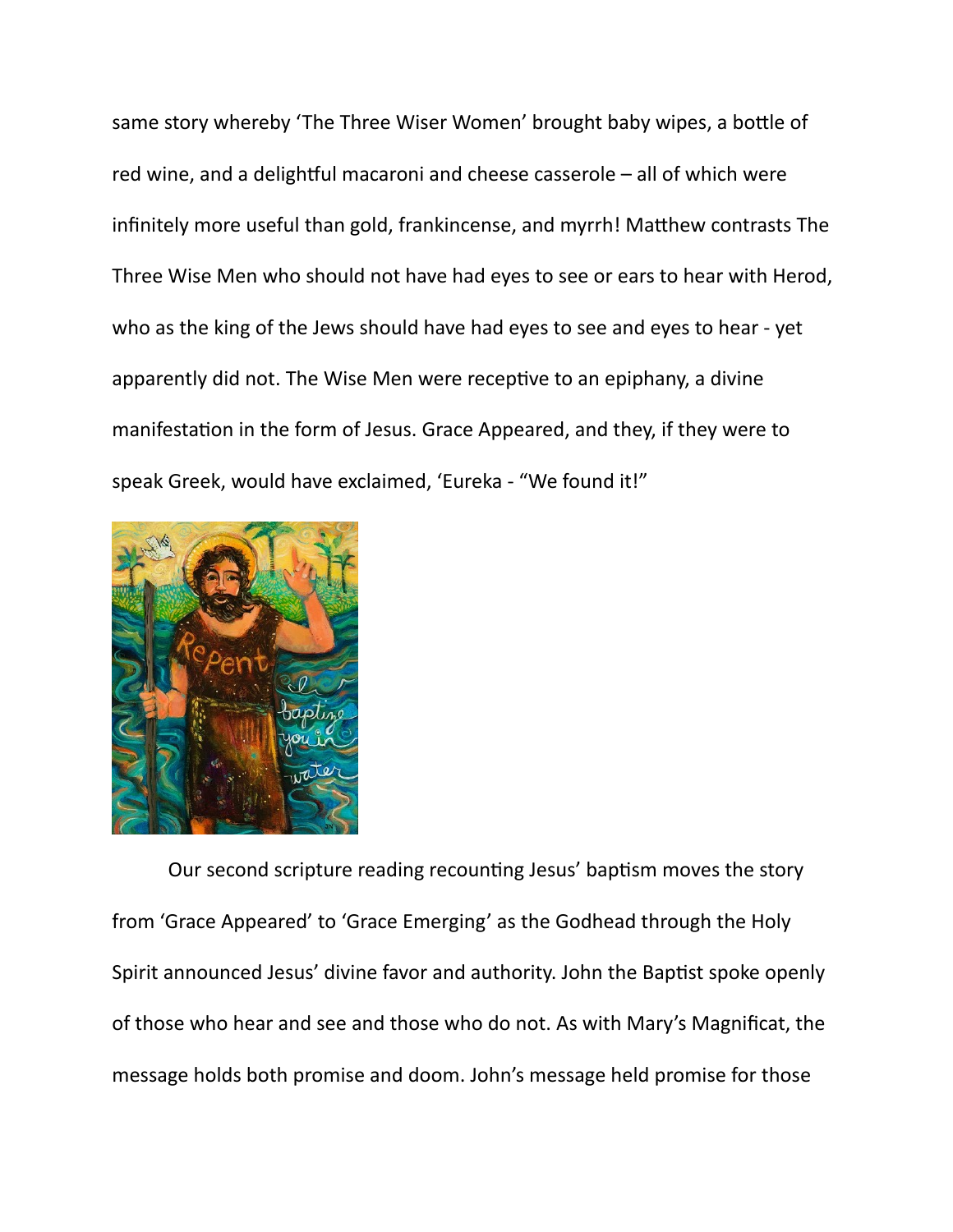who hear and see – that is the 'gathering the wheat into the barn' bit. And it held dread and doom for those who do not see and hear – that is the 'burn-up the chaff' bit (Matthew 3:17). John the Baptist preached the Good News, but it was only 'good' to the repentant, those who humbled themselves in faith.

Those who came to John the Baptist, as well as John himself, were searching. They *desired* to see and hear the Messiah. They worshipped in the River Jordan, immersing themselves in ritual amidst Creation using water as the symbol of spiritual cleansing. And finally, through the rite of repentance and baptism they emptied themselves of themselves, shed their sins, and received grace, which is 'underserved forgiveness'.



 Friends, as we begin the New Year and celebrate the season of Epiphany, may we encounter our own *Eureka* moments when we find them. May we find grace through faith. Grace **appeared** in a babe and grace was **encountered** in the rabbi Jesus. Let us focus throughout this year on, one, *desiring* to follow Christ's way. Two, let us make intentional *time and space* to worship, meditate, pray, and